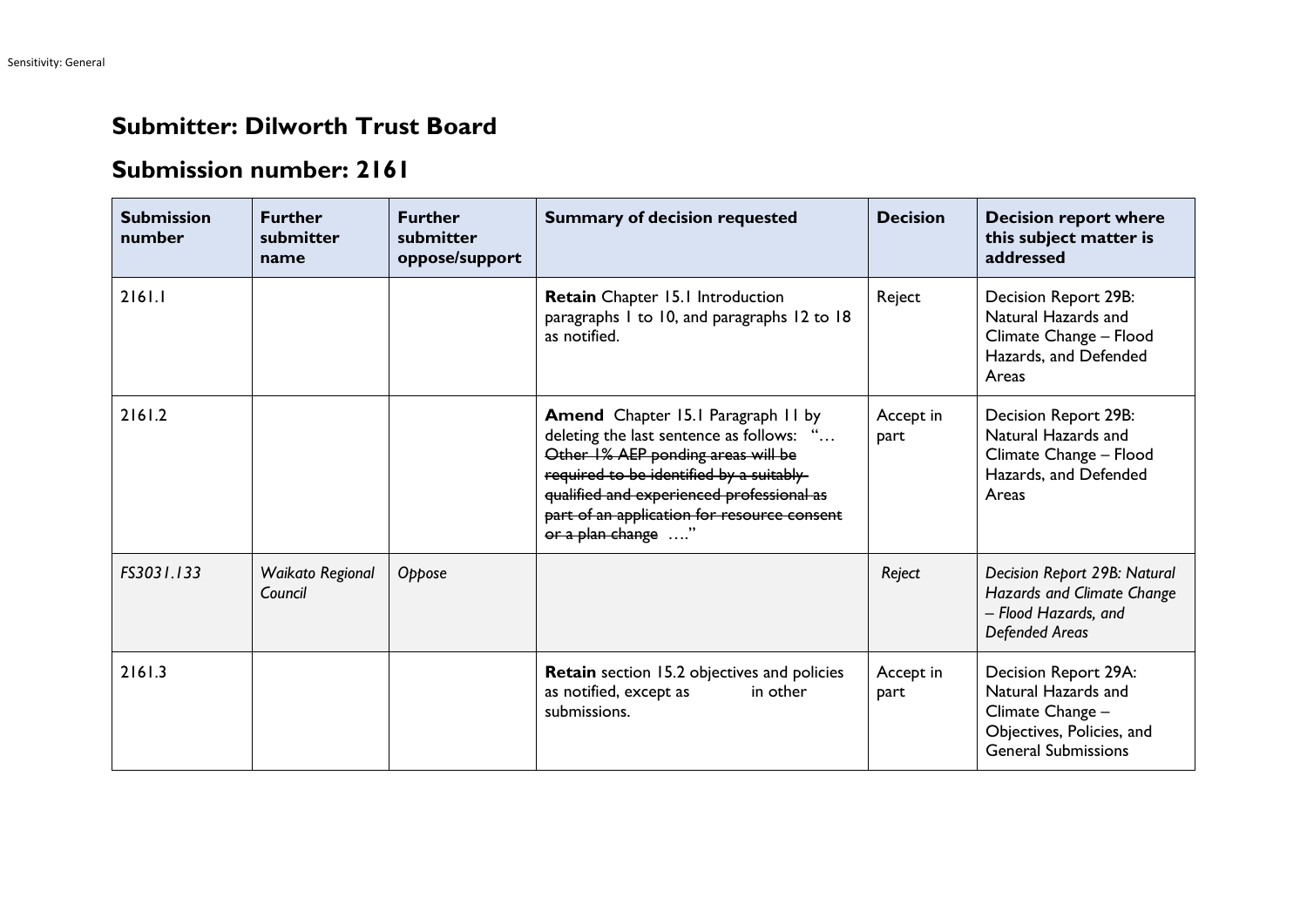| <b>Submission</b><br>number | <b>Further</b><br>submitter<br>name | <b>Further</b><br>submitter<br>oppose/support | <b>Summary of decision requested</b>                                                                                                                                                                                                                                                                                                           | <b>Decision</b>   | <b>Decision report where</b><br>this subject matter is<br>addressed                                                        |
|-----------------------------|-------------------------------------|-----------------------------------------------|------------------------------------------------------------------------------------------------------------------------------------------------------------------------------------------------------------------------------------------------------------------------------------------------------------------------------------------------|-------------------|----------------------------------------------------------------------------------------------------------------------------|
| 2161.4                      |                                     |                                               | <b>Amend Policy 15.2.1.15(a) as follows:</b><br>"(a)Manage stormwater hazards by<br>requiring new subdivision and development<br>within flood ponding areas and overland<br>flow paths to adopt integrated catchment<br>plan-based stormwater management<br>methods which"                                                                     | Accept in<br>part | Decision Report 29B:<br>Natural Hazards and<br>Climate Change - Flood<br>Hazards, and Defended<br>Areas                    |
| 2161.5                      |                                     |                                               | <b>Retain</b> Rule 15.3 as notified.                                                                                                                                                                                                                                                                                                           | Accept in<br>part | Decision Report 29A:<br>Natural Hazards and<br>Climate Change -<br>Objectives, Policies, and<br><b>General Submissions</b> |
| 2161.6                      |                                     |                                               | Retain Rule 15.4.1 as notified where the rule<br>applies to the mapped Flood Plain<br>Management areas and Flood Ponding Areas<br>that are mapped, subject to other<br>submission.                                                                                                                                                             | Accept            | Decision Report 29B:<br>Natural Hazards and<br>Climate Change - Flood<br>Hazards, and Defended<br>Areas                    |
| 2161.7                      |                                     |                                               | <b>Amend Rule 15.4.1 Permitted Activities</b><br>(a) as follows: "(a) The activities listed<br>below are permitted activities within the<br>Flood Plain Management Area or the Flood<br>Ponding Area shown on the Planning Maps<br>or in a Flood Ponding Area, if they meet the<br>activity-specific conditions set out in this<br>table. (b)" | Reject            | Decision Report 29B:<br>Natural Hazards and<br>Climate Change - Flood<br>Hazards, and Defended<br>Areas                    |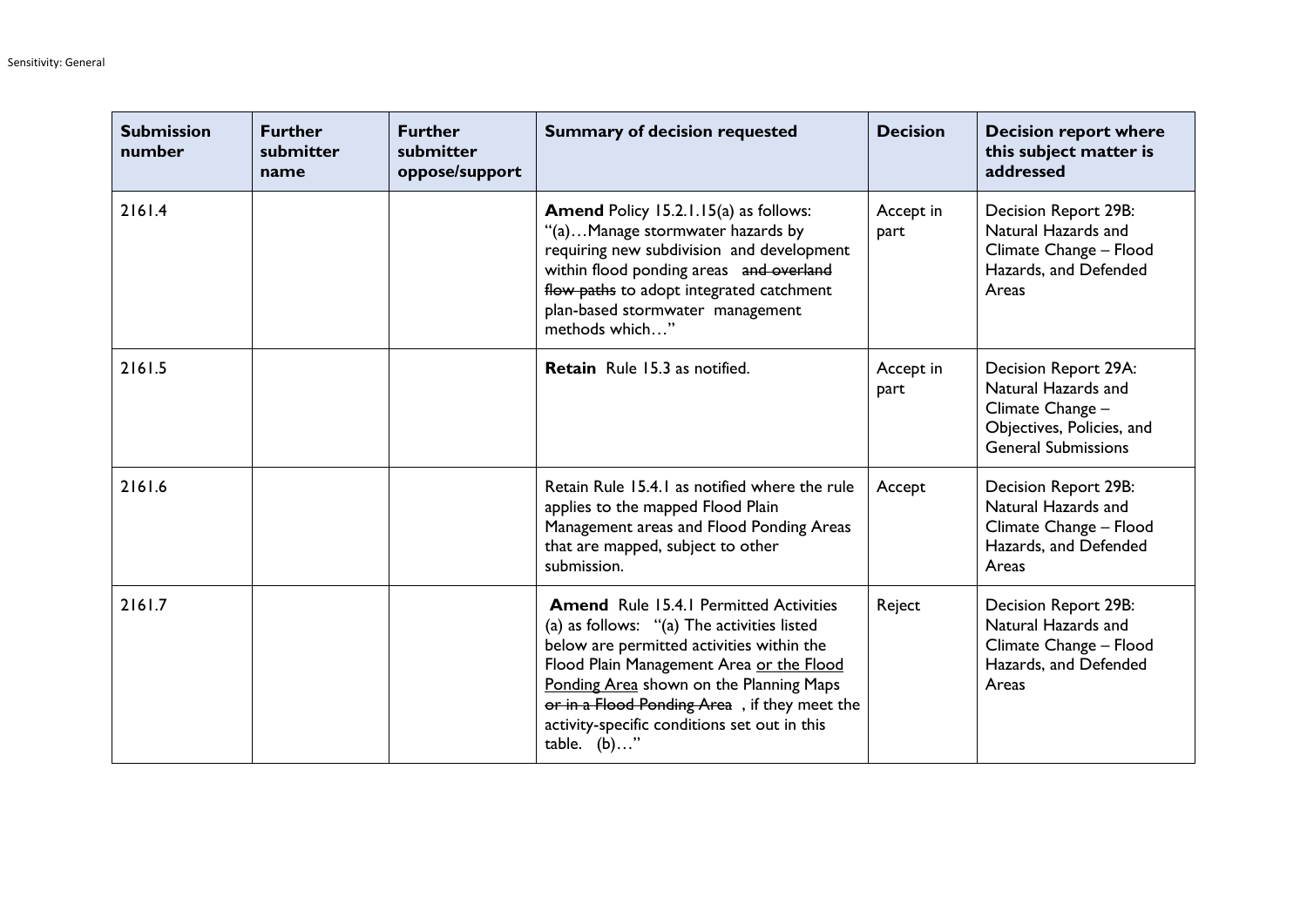| <b>Submission</b><br>number | <b>Further</b><br>submitter<br>name | <b>Further</b><br>submitter<br>oppose/support | <b>Summary of decision requested</b>                                                                                                                                                                                                                        | <b>Decision</b> | <b>Decision report where</b><br>this subject matter is<br>addressed                                                |
|-----------------------------|-------------------------------------|-----------------------------------------------|-------------------------------------------------------------------------------------------------------------------------------------------------------------------------------------------------------------------------------------------------------------|-----------------|--------------------------------------------------------------------------------------------------------------------|
| FS3034.86                   | Mercury NZ<br>Limited               | Support                                       |                                                                                                                                                                                                                                                             | Reject          | Decision Report 29B: Natural<br>Hazards and Climate Change<br>- Flood Hazards, and<br><b>Defended Areas</b>        |
| FS3031.134                  | Waikato Regional<br>Council         | Oppose                                        |                                                                                                                                                                                                                                                             | Accept          | Decision Report 29B: Natural<br><b>Hazards and Climate Change</b><br>- Flood Hazards, and<br><b>Defended Areas</b> |
| 2161.8                      |                                     |                                               | Retain Rule 15.4.2 Restricted Discretionary<br>Activities to the extent that the rule is only<br>applied to the mapped Flood Plain<br>Management and Flood Ponding Areas in the<br>district plan.                                                           | Accept          | Decision Report 29B:<br>Natural Hazards and<br>Climate Change - Flood<br>Hazards, and Defended<br>Areas            |
| FS3034.87                   | Mercury NZ<br>Limited               | Support                                       |                                                                                                                                                                                                                                                             | Accept          | Decision Report 29B: Natural<br><b>Hazards and Climate Change</b><br>- Flood Hazards, and<br><b>Defended Areas</b> |
| 2161.9                      |                                     |                                               | <b>Amend</b> Rule 15.4.2 (a) as follows: " (a)<br>The activities listed below are restricted<br>discretionary activities within the Flood Plain<br>Management Area or the Flood Ponding<br>Area shown on the Planning Maps or in a<br>Flood Ponding Area ." | Reject          | Decision Report 29B:<br>Natural Hazards and<br>Climate Change - Flood<br>Hazards, and Defended<br>Areas            |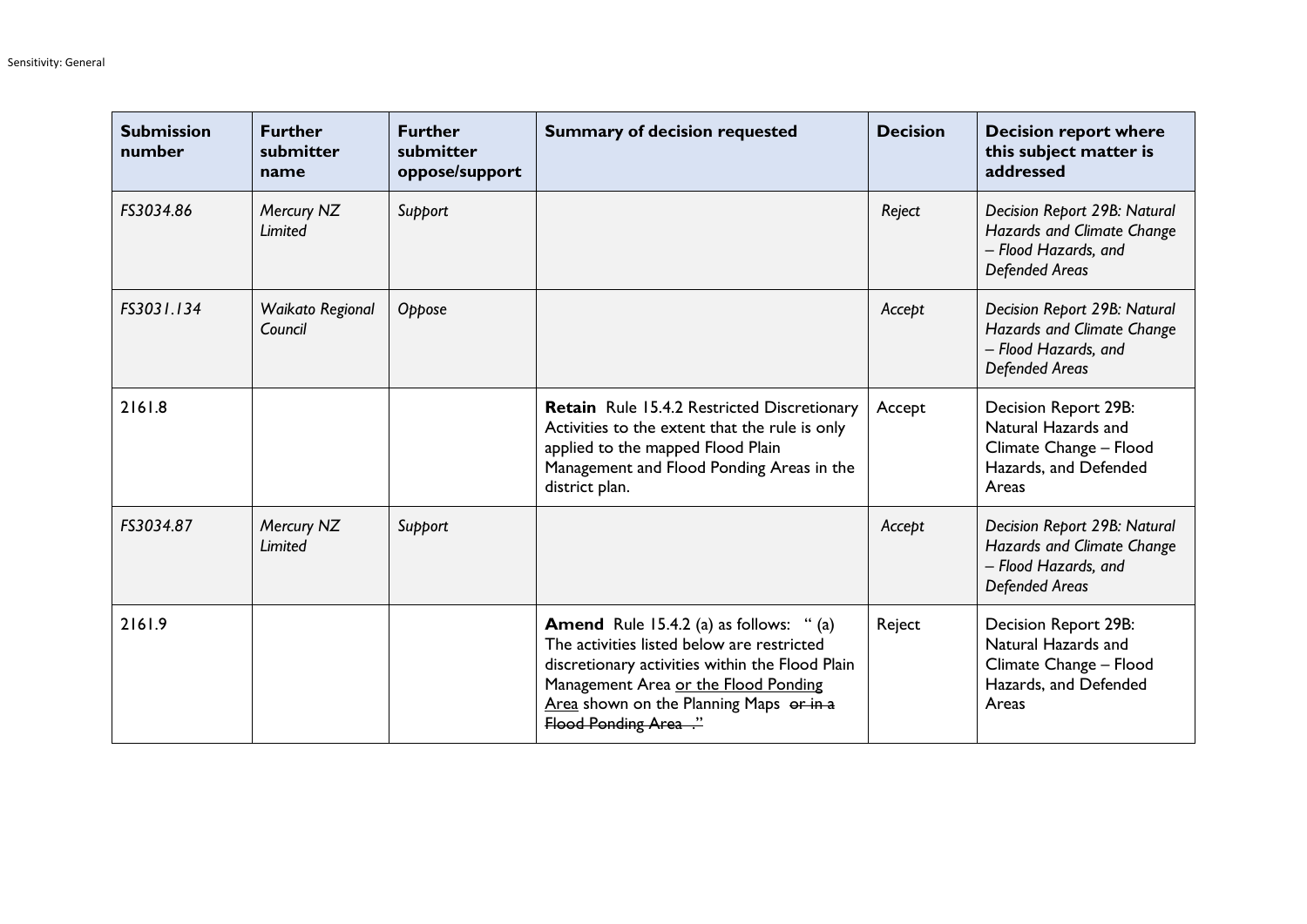| <b>Submission</b><br>number | <b>Further</b><br>submitter<br>name | <b>Further</b><br>submitter<br>oppose/support | <b>Summary of decision requested</b>                                                                                                                                                                      | <b>Decision</b>   | <b>Decision report where</b><br>this subject matter is<br>addressed                                                |
|-----------------------------|-------------------------------------|-----------------------------------------------|-----------------------------------------------------------------------------------------------------------------------------------------------------------------------------------------------------------|-------------------|--------------------------------------------------------------------------------------------------------------------|
| FS3034.88                   | Mercury NZ<br>Limited               | Support                                       |                                                                                                                                                                                                           | Reject            | Decision Report 29B: Natural<br>Hazards and Climate Change<br>- Flood Hazards, and<br><b>Defended Areas</b>        |
| FS3031.135                  | Waikato Regional<br>Council         | Oppose                                        |                                                                                                                                                                                                           | Accept            | Decision Report 29B: Natural<br>Hazards and Climate Change<br>- Flood Hazards, and<br><b>Defended Areas</b>        |
| 2161.10                     |                                     |                                               | <b>Amend</b> Rule 15.4.3 Discretionary Activities<br>so that the activities identified in D1, D2 and<br>D3 of Rule 15.4.3 are provided for as<br>restricted discretionary activities under Rule<br>15.4.2 | Accept in<br>part | Decision Report 29B:<br>Natural Hazards and<br>Climate Change - Flood<br>Hazards, and Defended<br>Areas            |
| FS3034.89                   | Mercury NZ<br>Limited               | Oppose                                        |                                                                                                                                                                                                           | Reject            | Decision Report 29B: Natural<br><b>Hazards and Climate Change</b><br>- Flood Hazards, and<br><b>Defended Areas</b> |
| 2161.11                     |                                     |                                               | Retain Section 15.5 High Risk Flood Area as<br>notified.                                                                                                                                                  | Accept in<br>part | Decision Report 29B:<br>Natural Hazards and<br>Climate Change - Flood<br>Hazards, and Defended<br>Areas            |
| 2161.12                     |                                     |                                               | <b>Retain</b> Section 15.6 Defended Area<br>(Residual Risk) as notified.                                                                                                                                  | Accept in<br>part | Decision Report 29B:<br>Natural Hazards and<br>Climate Change - Flood                                              |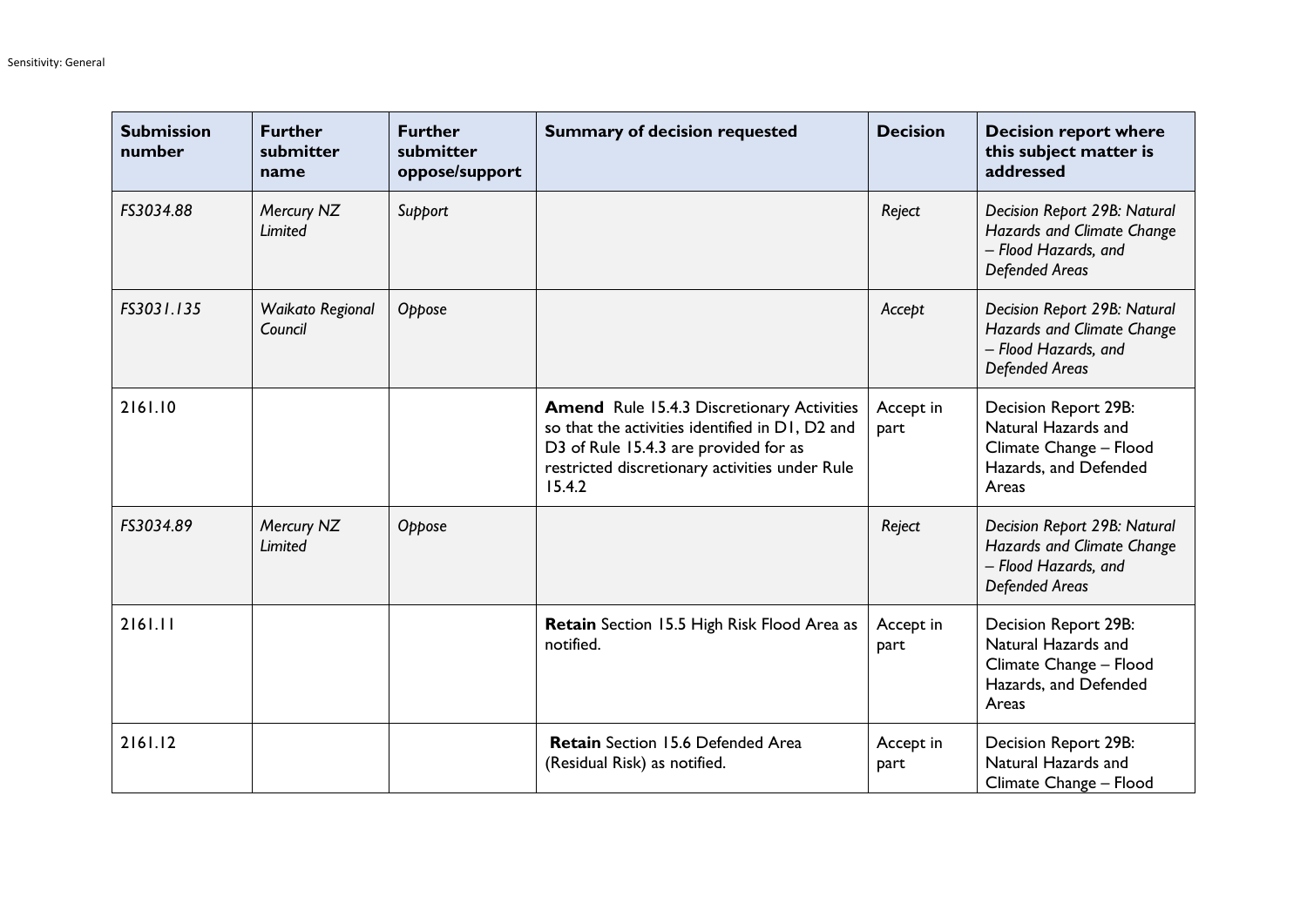| <b>Submission</b><br>number | <b>Further</b><br>submitter<br>name | <b>Further</b><br>submitter<br>oppose/support | <b>Summary of decision requested</b>                                                                                                                                      | <b>Decision</b>   | <b>Decision report where</b><br>this subject matter is<br>addressed                                                        |
|-----------------------------|-------------------------------------|-----------------------------------------------|---------------------------------------------------------------------------------------------------------------------------------------------------------------------------|-------------------|----------------------------------------------------------------------------------------------------------------------------|
|                             |                                     |                                               |                                                                                                                                                                           |                   | Hazards, and Defended<br>Areas                                                                                             |
| FS3032.58                   | <b>Timberline</b><br>Contracting    | Oppose                                        |                                                                                                                                                                           | Reject            | Decision Report 29B: Natural<br>Hazards and Climate Change<br>- Flood Hazards, and<br><b>Defended Areas</b>                |
| 2161.13                     |                                     |                                               | Retain Section 15.12 Liquefaction (whole<br>section) as notified.                                                                                                         | Accept in<br>part | Decision Report 29D:<br>Natural Hazards and<br>Climate Change -<br>Subsidence, Liquefaction and<br>Other Hazards           |
| 2161.14                     |                                     |                                               | <b>Retain</b> Section 15.13 Information<br>Requirements for all resource consent<br>applications addressing natural hazards<br>(whole section) as notified.               | Accept in<br>part | Decision Report 29A:<br>Natural Hazards and<br>Climate Change -<br>Objectives, Policies, and<br><b>General Submissions</b> |
| 2161.15                     |                                     |                                               | <b>Retain</b> section 15.14 Definitions as notified,<br>except the definition of 'Flood Ponding Area.                                                                     | Accept in<br>part | Decision Report 29B:<br>Natural Hazards and<br>Climate Change - Flood<br>Hazards, and Defended<br>Areas                    |
| 2161.16                     |                                     |                                               | <b>Amend Rule 15.14 Definitions Flood</b><br>Ponding Area as follows: "Means an area<br>shown on the planning maps as an identified<br>flood ponding area or an area that | Accept in<br>part | <b>Decision Report 29E:</b><br>Natural Hazards and<br>Climate Change - Fire,                                               |